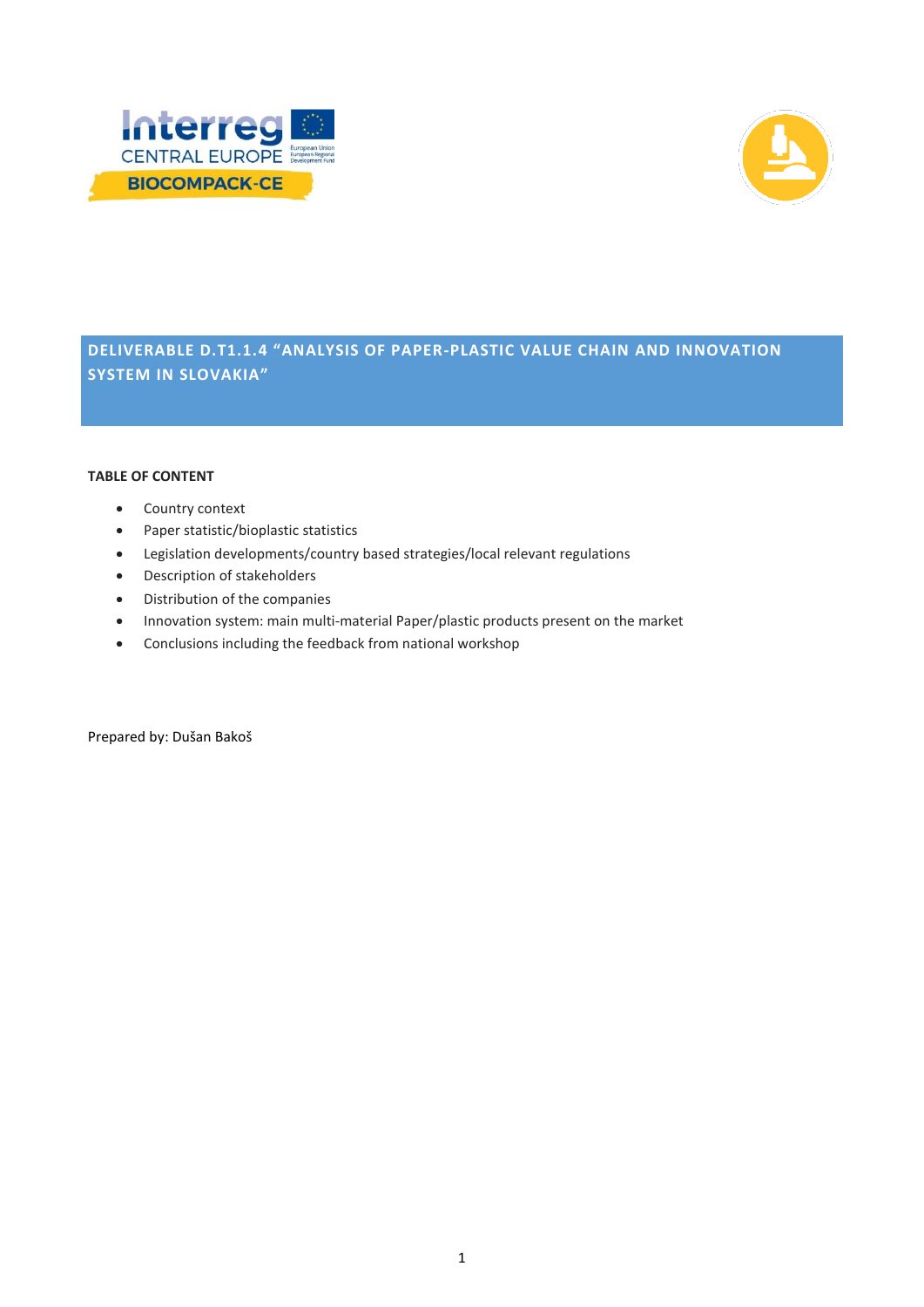## **FOREWORD- COUNTRY CONTEXT**

The most powerful sectors of the Slovak economy belongs to the cellulose-paper industry. It consists of a total of 11 companies affiliated to the Union of the cellulose-based industries. This sector covers 100% of the production of paper and most of the production of goods in the entire industry. Pulp is produced at Mondi SCP, a. s., Ružomberok and in Bukóze Holding, a. s., Hencovce. The largest processors of recovered paper are Metsa Tissue Slovakia s. r. o. and SHP Harmanec, a. s.

Packaging producers have in comparison with the paper and cellulose producers more advantageous position, particularly in terms of energy consumption in production and lower costs of upgrading. In the Slovak Republic there are several manufacturers of packaging. The production of cardboard packaging from corrugated cardboard, which are used for transport and storage of various products, such as of Duropack Turpak Packaging, which is trying to benefit from the boom in the automotive and electrical industry and specializes in packaging for automotive components and large-TV screens. Grafobal in Skalica, on the other hand specialises in plain cardboard covers and mainly invests in graphic editing packages.

Cellulose-paper and packaging industry in Slovakia is responding to the increased demand for biodegradable and compostable packaging continues the trend of increasing production of paper the construction of two new production units for the manufacture of packaging materials, in the company Mondi SCP a.s. Ružomberok and Bukóza Holding a.s., Hencovce.

Biodegradable plastics are not manufactured by that time in Slovakia, some products in particular biodegradable bags for shopping are on the market, but are based on the import of materials (prevalent Mater-Bi, from Novamont, Italy).

For paper (cardboard) /bioplastics – this is a bioplastic composite material with traditional plastic benefits of processed papers, but free of conventional plastics. Of the characteristics can be picked up, that these products are 100% biodegradable, do not contain PE and other conventional plastics, are structurally rigid, heat weldable, water resistant and are well printable. In addition, they are a solid, flexible and have low weight. They can be supplied in roll form and find application in many applications such as packaging materials, food containers, cups, saucers, etc. The ideal way to disposal after use is composting.

# **ANALYSIS OF THE VALUE CHAIN IN SLOVAKIA**

Analysis of value chain in Slovakia in the field of composite materials, paper/biodegradable plastic is pursuing a strategy of creating conditions for the research and implementation of the research results in the industry with an efficient processing of both materials to sustainable organic products with added value is in line with the demand of the European markets. Another goal is to increase the rate of innovation to meet the increasing demands of customers on the Slovak plant on products capable for foreign and domestic market. Also progressively are welcomed the proposals of the production technology of biodegradable packaging biodegradable barrier paper-based packaging, packaging materials and intelligent biopolymers and their combination in order to achieve increased production and sale of products and the strengthening of the competitiveness of industrial enterprises in Slovakia

The strategy envisages a partial substitute for the use of biodegradable non-biodegradable plastic packaging, which are hazardous to the environment, the world's oceans, by new, biologically, degradable and compostable packaging. The consortium of the BIOCOMPACK-CE project currently has 11 stakeholders, representing all the major value chain players: raw materials suppliers (MONDI, PANARA), packaging producer (GRAFOBAL, ECO-BAGS, CHEMOSVIT FOLIE, brand owners and retailers, producer responsibility organizations, as well as other technology suppliers and end users of the secondary raw materials.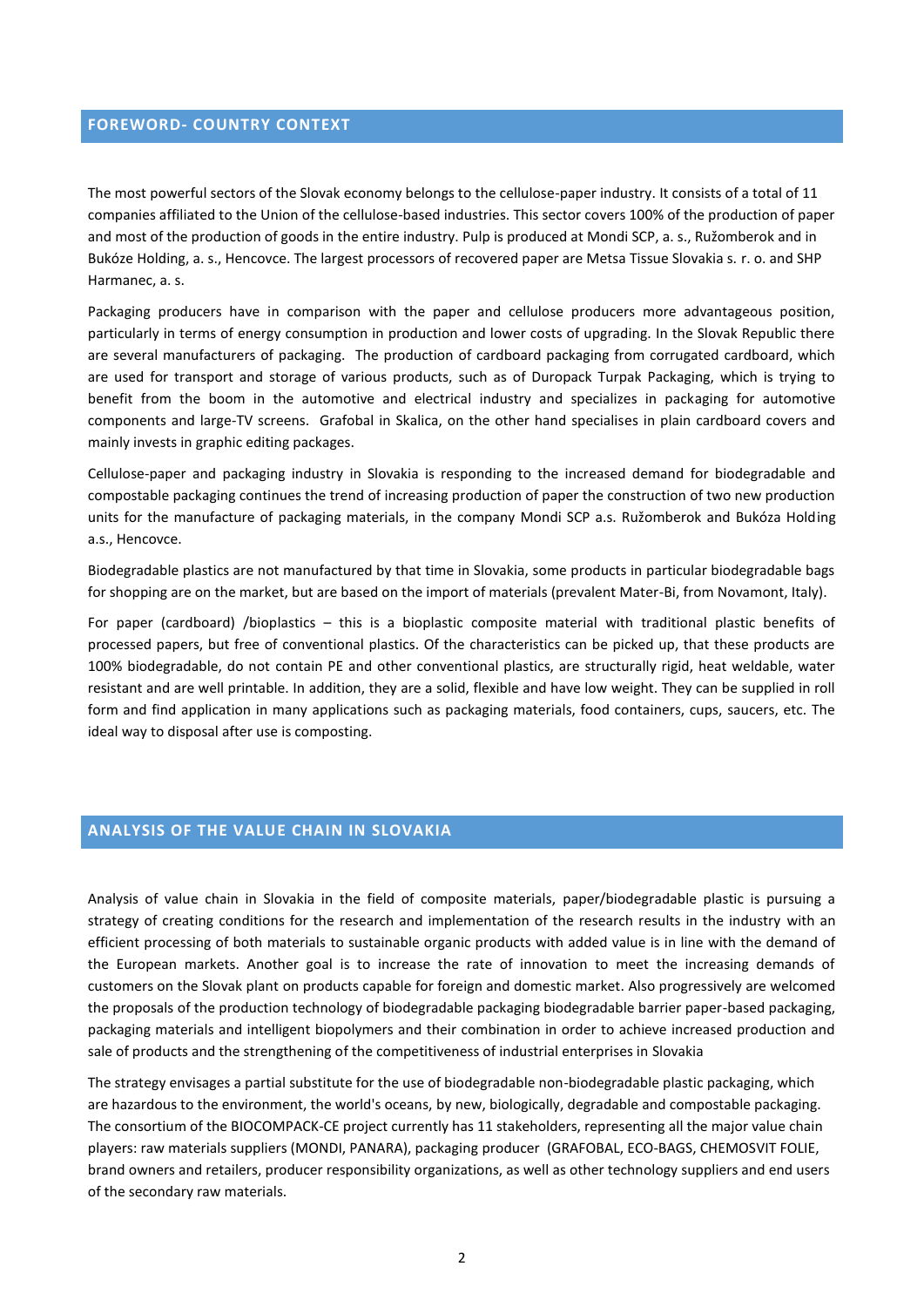In Slovakia basically the paper a strong commodity but in case of bioplastics a value chains is represented only by potential producers of raw materials which can be utilized at final packaging converters and users. Therefore, the specific data from paper/bioplastics are not up for grabs.



There are numerous approaches to increase the commercialization of bio-based materials in packaging. In general, the commercialization process could benefit from strong stakeholder involvement and the creation of partnerships and institutions to promote the research and institutional support necessary to enhance the state-of-the-art in bio-based packaging and overcome current barriers to implementation. Advancing commercialization can be done in a number of ways which can been used to promote the penetration of bio-based materials in packaging (originally in Slovak).

## **DESCRIPTION OF INVITED STAKEHOLDERS**

Based on the previously prepared list of stakeholders in Slovakia that are invited to take part of the analysis in expert interviews, we selected our key-players to realized "case studies" in the value chain and innovation systems, which will be involved in project activities and engaged in the implementation process of business support service.

#### **Grafobal, a.s., Skalica (Contact:** Marián Kožíšek, gg@grafobalgroup.sk, + 421903703345)

Presented mission of the Company - Great packaging, just like tailor-made clothes, presents and highlights all the strong points of the contents while wonderfully masking those features intended only for the most experienced eyes. It appeals to the consumer, drawing their attention to the packaged product and makes purchasing it easier, with the promise of the expected value. Together with you we create creative packaging concepts that have been protecting, presenting and selling valuable content for more than 110 years. Our products are regularly awarded at prestigious international forums. We also have some of the highest awards for the best packaging in the world - the WorldStar Award for Packaging.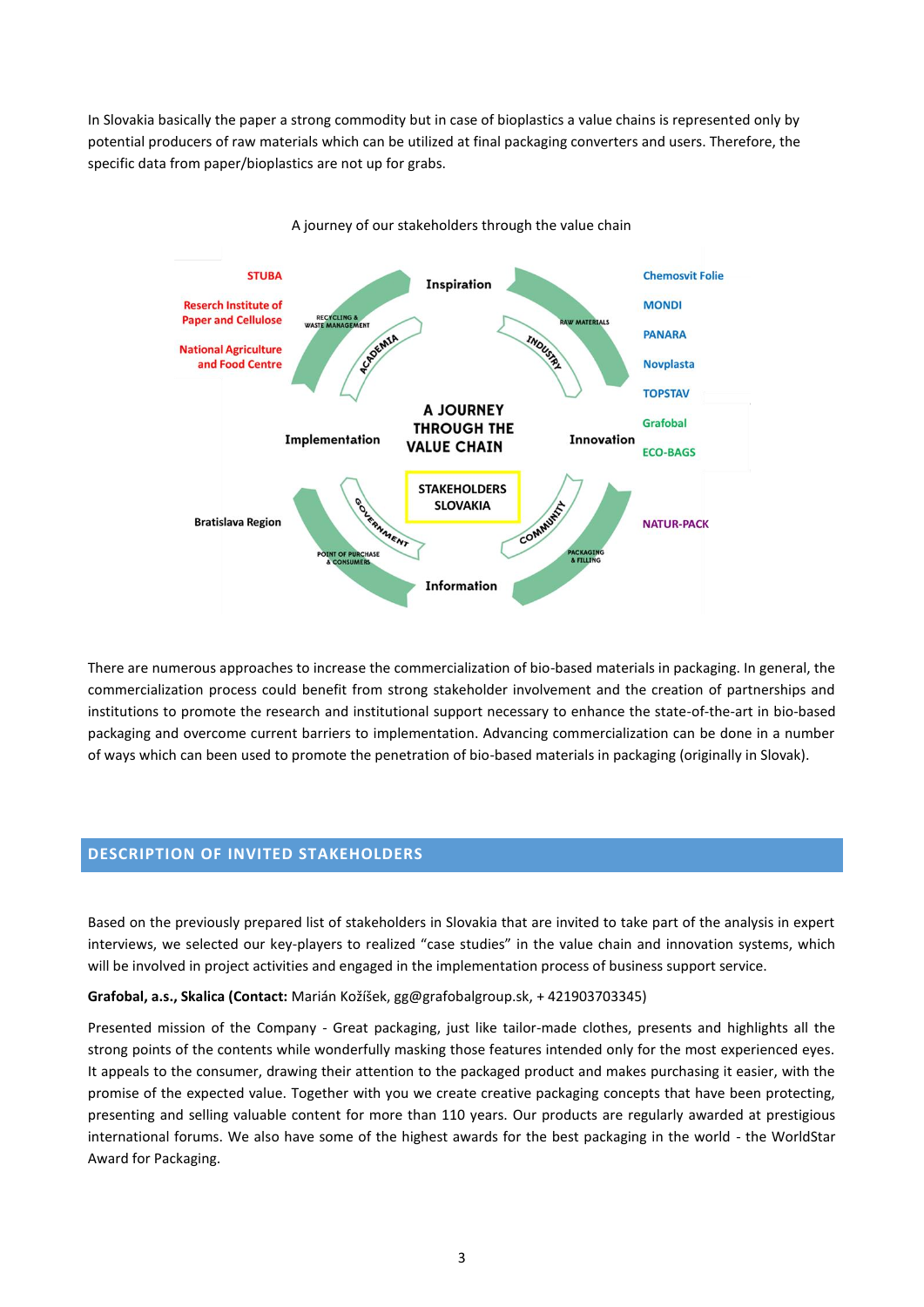**Our most important partner in the project with international exposure. STUBA has good references in the company through the common European projects.**

## **CHEMOSVIT FOLIE, a.s., Svit** (**Contact:** David Šarišský, [sarisky.d@chemosvit.sk](mailto:sarisky.d@chemosvit.sk) , +421 917914518

CHEMOSVIT FOLIE, a.s. - its line of business involves the production, converting and sales of packaging material. It is among the biggest players in flexible packaging films converting in Central Europe. In 2013, its turnover reached over  $\epsilon$ 96 mil. Almost 50% of total production of Chemosvit consists of packaging materials produced by CHEMOSVIT FOLIE, intended, in particular, for the packaging of food products. Among them are big multinational producers of confectionery, biscuits and chips, and also hygiene products from the Czech Republic, Hungary, Poland, Germany, Benelux, the Ukraine, Russia, and other European states. It is necessary to mention the systematic, long-term building of the company internally, as well as in relation to external environment. CHEMOSVIT FOLIE is open to building common working teams with customers involving both the company and the customer staff, to accelerate and streamline inter-company business.

#### **Our partner where STUBA realizes industrially trials in the production of biodegradable films.**

#### **Research Institute of Paper and Cellulose (Contact:** Štefan Boháček, [bohacek@vupc.sk,](mailto:bohacek@vupc.sk) +421911728601**)**

The Pulp and Paper Research Institute, Bratislava was established with the main target to promote the development of the pulp and paper industry. The Institute has participated in both preparation and implementation of development actions of the Czech and Slovak pulp and paper industry. It has directed towards technological research and development and industrial application, on technical assistance to pulp and paper mills and converting plants, on enhancing the skill of the papermakers and on retrieval and dissemination of professional and economical information. The instrumental outfit and the pilot plant equipment of the Institute are of high level.

## **Our research partner in national projects with a good general cooperation and personal interconnection. In 2018 we prepared the state project oriented to composite materials based on paper and biodegradable plastics.**

#### **PANARA a.s.** (**Contact:** Miroslav Galamboš, [mgatac@mail.t-com.sk,](mailto:mgatac@mail.t-com.sk) +421911113434)

Since 2006 the company entered into bioplastics area with the goal to develop biodegradable- bio based blends for different types of plastic processing. Strong partnership with Slovak university of technology escalated into common excellent and unique Centre called CEPOMA (Center for Applied Research of environmentally friendly polymeric materials) which is technological and technical base for research and development activities connected with new biodegradable and bio based blends. The main goal is to introduce to the worldwide market a new generation of sustainable bioplastic material based on PHA and PLA polymers that could be utilized for production of final plastics products (such as films for agriculture use, packaging material, 3D prints etc.).

#### **The Company where STUBA realized the CEPOMA Center as the Department of STUBA.**

#### **Methods for bio-based materials commercialization**

There are numerous approaches to increase the commercialization of bio-based materials in packaging through the value chain as we see nowadays in Slovakia. In general, the commercialization process could benefit from strong stakeholder involvement and the creation of partnerships and institutions to promote the research and institutional support necessary to enhance the state-of-the-art in bio-based packaging and overcome current barriers to implementation. Advancing commercialization can be done in a number of ways. The strategy is based on communication and cooperation with a broad scale of partners as it is noted in the next picture.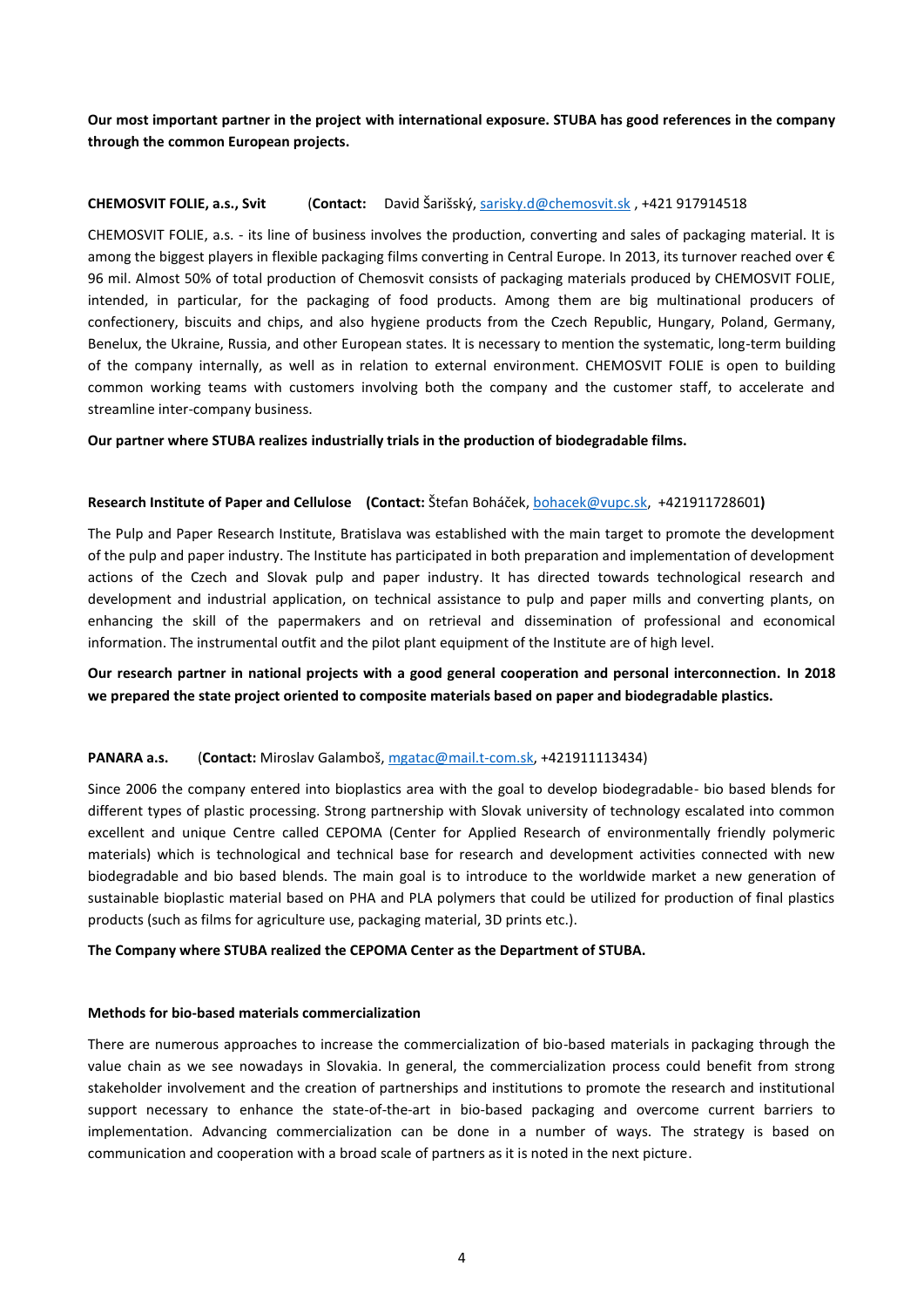

The fact must be emphasized that these schematic methods listed above do not represent independent pathways to commercialization. Instead, these initiatives demonstrate collaborative ways to enhance the commercialization environment for bio-based packaging.

# PULP AND PAPER INDUSTRY AND PAPER CONVERTING SECTOR

South Africa-based Mondi Group http://www.mondigroup.com/ says it is evaluating new paper and board production investments, including the possible expansion of its Ruzomberok mill in Slovakia. Mondi SCP in Ružomberok is one of Mondi's largest plants and is the biggest integrated mill producing paper and pulp in the Slovak Republic, with a production capacity of 560,000 tonnes of uncoated fine paper, 66,000 tonnes of packaging paper and 100,000 tonnes of market pulp. A consistent and focused long term strategy has positioned Mondi as a leading packaging and paper group, with a strong platform for responsible growth. In an early November news release Mondi says it considering expanding its packaging paper production capacity "through the installation of a 300,000 metric tons per year containerboard machine to produce a new product, kraft top white, as well as de-bottlenecking of the pulp mill."

The critical success of the paper industry is the voluntary involvement of almost the whole of the value chain to enhance environmental performance, recycling and recyclability. Measurable, scientifically based evaluation design recyclability have developed and agreed with all participants in the value chain. It is an approach based on the waste hierarchy, responsibility and effective use of resources.

The paper industry to be able to push the boundaries even further, they will need to override certain policies. First of all, the collection of waste: organic fibers, which includes paper, are vulnerable to contamination, especially if the paper does not collect separately from other waste materials. It is therefore essential, in order to comply with the obligation to collect paper and some other material separately.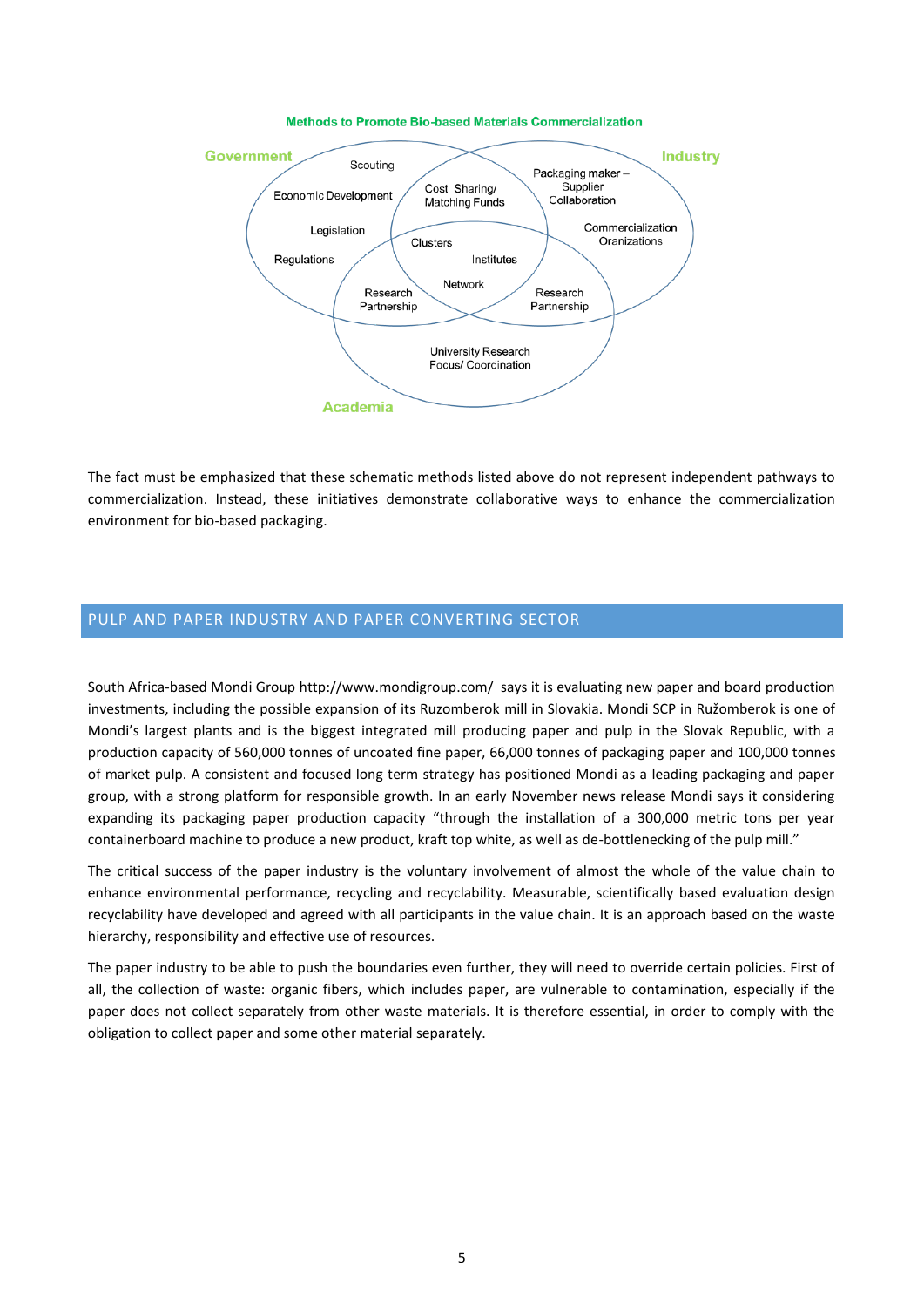## **BIOPLASTIC AND CONVERTING SECTOR**

Currently for plastics that will degrade in a biologically active environment, and/or for plastics, which are derived from renewable raw materials, is not the usual pretty fair concept of bioplastics. Many of them are declared as biodegradable, but in fact there it is only their disintegration, bringing even more strain on the environment (e.g. oxoplastics, oxo-bioplastics). Other bioplastics are biologically degradable in the environment, but need optimal conditions, the most common conditions of industrial composting and so these materials do not address that part of the problem of plastic waste, which is found outside of the regulated waste and ends up in rivers and oceans, whether on the landfill (managed, also unmanaged). Another inherent negative applications of bioplastics is generally their adverse interaction with synthetic plastics for recycling. Due to a lack of legislation and logistics, as well as due to insufficient differentiation between conventional synthetic plastics and bioplastics, it leads to contamination of waste plastic to be recycled, the recycling is in many cases impossible.

From the perspective of a complete solution to the problems with plastic and plastic waste in connection with the protection of the environment is a forward-looking and sustainable real alternative in the production and the use of biodegradable plastics made from renewable sources of raw materials, to be able to degrade as well under conditions of controlled composting, as well as in the wild (land, water, sea water). It is necessary to note, however, that in the context of the real ratio produced by the synthetic plastics and bioplastics (approximately 2-4% of the total production of plastics are bioplastics), fast solid replacement of synthetic plastics by bioplastics is not possible for the following reasons:

- the proportion of the total production of plastic products is too small and therefore also their separation on a massive scale is costly and inefficient,
- bioplastics which are not separated present the risk of deterioration of the plastics recycling, -
- major part of bioplastics is not able to decay outside the industrial controlled conditions, which does not solve the problem of the presence of plastic waste in the wild nature

It is therefore necessary in the early stages of the search for such a solution for applications that will not be fully ecological products interact with the recycling of synthetic plastics. Within the meaning of the cited the European strategy for plastics is a progressive and sustained solution to the use of plastic products on the basis of innovative materials in the framework of "a closed loop", in communities, or in organizations, where it is easily manageable handling of bioplastics products. Such "closed loop" application can be, for example, hotels, hospitals, schools, office buildings, companies, etc. Compost piles are a part of the closed-loop, able to ensure degradation of such plastics such together with kitchen waste, thereby ensuring the ultimate disposal of plastics and compost or biomass as an output is obtained which can be returned to agriculture.

Although the bioplastics industry is globally growing about 20% per year, the global market of plastics that are biobased, biodegradable, or both is still in its infancy and occupies less than 1.00% of the overall plastics market, meaning a vast market potential. Due to limited mechanical properties and processing properties the biodegradable and 100% bio-based plastics are currently used in very limited amounts. Bioplastics (material inputs for the manufacture of bioplastových products) available on the European market for closed loop solutions are utilizable products based on renewable resources produced from PLA (polylactic acid). E.g. NaturePlast, Ingeo, CorbionPurac.

In Slovakia, the company PANARA s.r.o. will realize in 2018 the construction of production units of these materials in the SR with an initial capacity of 1.2 kt/year and after running the production unit plans to expand production capacity to a minimum of 40 kt/year. We are interested in work and in the development of new types of composite materials, paper-bioplastic.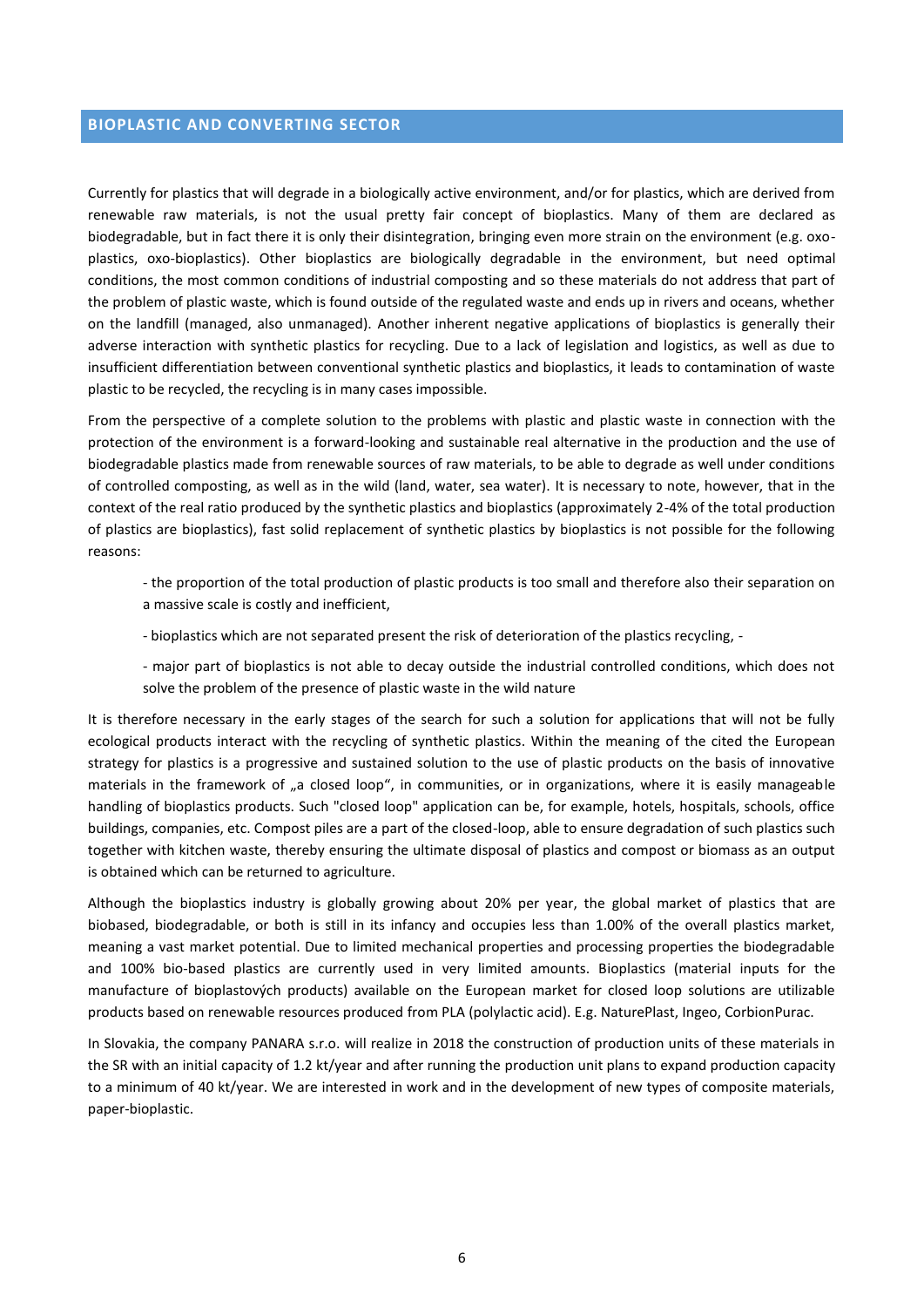#### Slovakia - Plastics Total Market Share

|                               | 2015      | 2016        | 2017 (Estimated) | 2018 (Estimated) |
|-------------------------------|-----------|-------------|------------------|------------------|
| Total Market Size             | 6,058,549 | 6, 577, 207 | 6,700,000        | 6,250,000        |
| <b>Total Local Production</b> | 5,284,985 | 5,598,000   | 5,600,000        | 5,500,000        |
| <b>Total Exports</b>          | 2,352,263 | 2,385,808   | 2,400,000        | 2,500,000        |
| <b>Total Imports</b>          | 3,125,827 | 3,365,015   | 3,500,000        | 3,250,000        |
| Imports from the U.S.         | 9,808     | 9,789       | 10,000           | 11,000           |
| Exchange Rate: 1 USD          | 0.837     | 0.91        | 0.903            | 0.940            |

*USD thousands (total market size = (total local production + imports) - exports)*

## **COMPOSTING SECTOR**

Separate bio-waste composting allows for a closed-loop recycling and for shifting towards a sustainable material management. Centralized composting, however, presumes significant investments for the composting plants and for bio-waste collection and transportation, in particular if considering the seasonal peaks, and thus the higher frequency of collection intervals, of garden waste. Last but not least, odour emissions from the bio-waste collection bins may contribute to developing a rather negative attitude towards bio-waste. An option of both environmental and economical soundness is offered by the bio-waste garden composting. Its main advantages are presented in the table below, as counterparts to the requirements of a sustainable bio-waste management:

Ministry analysts calculated that Slovakia has the capacity to process bio-waste in a volume of 915 thousand tones. In the year 2016 only 357 thousand tones were processed. The current capacity is thus used only on 39 percent. In the year 2020 will, however, need the capacity of Slovakia to 1.292 million tones. Today's capacity will need to raise about 41 percent. The calculations are based on the data in the waste management plan for the period 2016-2020.

In the year 2015 in the EU Member States 17% of municipal waste were composted, in Slovakia it was only around 10%. On the higher end, in composting are in the long term our neighbors from Austria, who compost more than 30% of municipal waste.

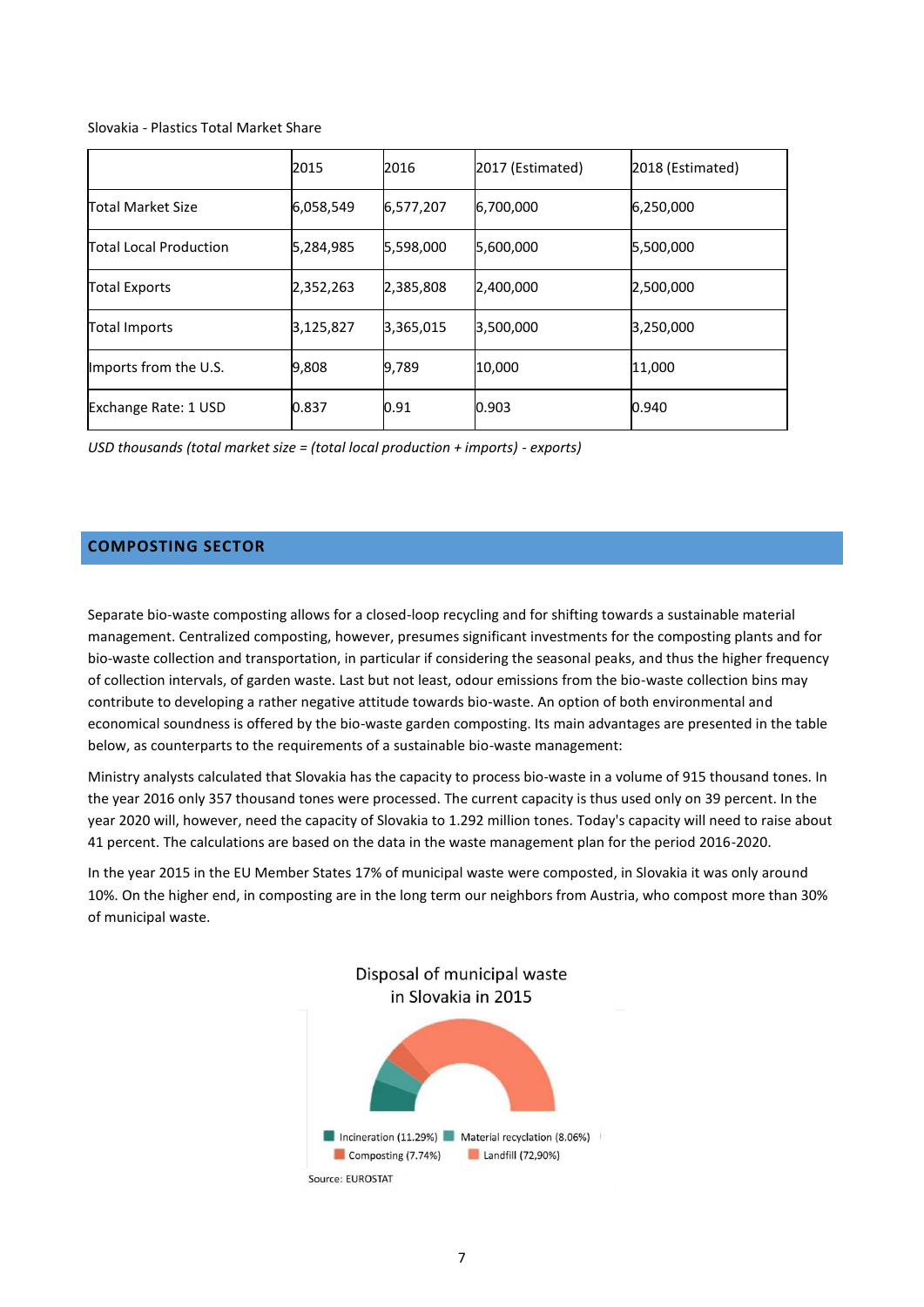## **LEGISLATION CONTEXT**

#### **Slovakia as the EU member country implemented all EU legislative as it was summarized in the sent draft.**

The strategic EU document issued by the European Commission on 16.1.2018 under the heading "A European Strategy for Plastics in and Circular Economy" clearly declares the need for solutions to the problems of plastic waste, and in particular the achievement of the 100% recycling of all packaging of plastic materials by the year 2030. At the same time, however, it raises the problem of plastics with a short life cycle, which is heavily incorporated into the recycling cycle and it is believed that continued to remain a part of the municipal waste with all the negative environmental impacts. A European strategy for plastics, viewed it as a challenge to ensure that even in these types of plastics environmental destruction. In line with this objective, the EC in its strategy document clearly declares support for solutions aimed at long-term sustainable way of dealing with plastic waste, which is based on the production and applications of plastics on the basis of biologically degradable materials, preferably from renewable raw materials, which addresses the fundamental problems in relation to plastics and the environment.

## **INNOVATION SYSTEM**

In Slovakia the paper/bioplastic packaging products are inappreciable at the market. It is anticipated that new types of composite materials – are particularly in the packaging paper bioplastic for food. It is therefore necessary to take into account certain specific features which have such applications from composite material-bioplastic. In addition to environmental acceptability, are a barrier to gases (CO2, O2), water vapor barrier for aroma, their antimicrobial function, but also with mechanical, optical, and thermal characteristics.

The output will be the innovation processes in manufacturing technologies, to ensure more efficient production, reduce production costs, increase the added value of products, increase the competitiveness of enterprises in the Slovak Republic to identify and eliminate bottlenecks, manufacturing technologies, to increase the market share of our business but also reduce the negative impacts of production on the environment.

Other outputs will be innovated products and entire product lines in the field of composites, new products on the basis of barrier packaging materials and products with the barriers created by the a paper substrate with lower cost, lower weight, ease of recyclability, biological degradability and compostability in comparison to the present. Another outcome will be the innovative technology of production of intelligent packaging paper-based materials in combination with bioplastics and printed electronics products with lower production costs, with the lower price, lighter weight, easy recyclability and biodegradability in comparison with the current situation.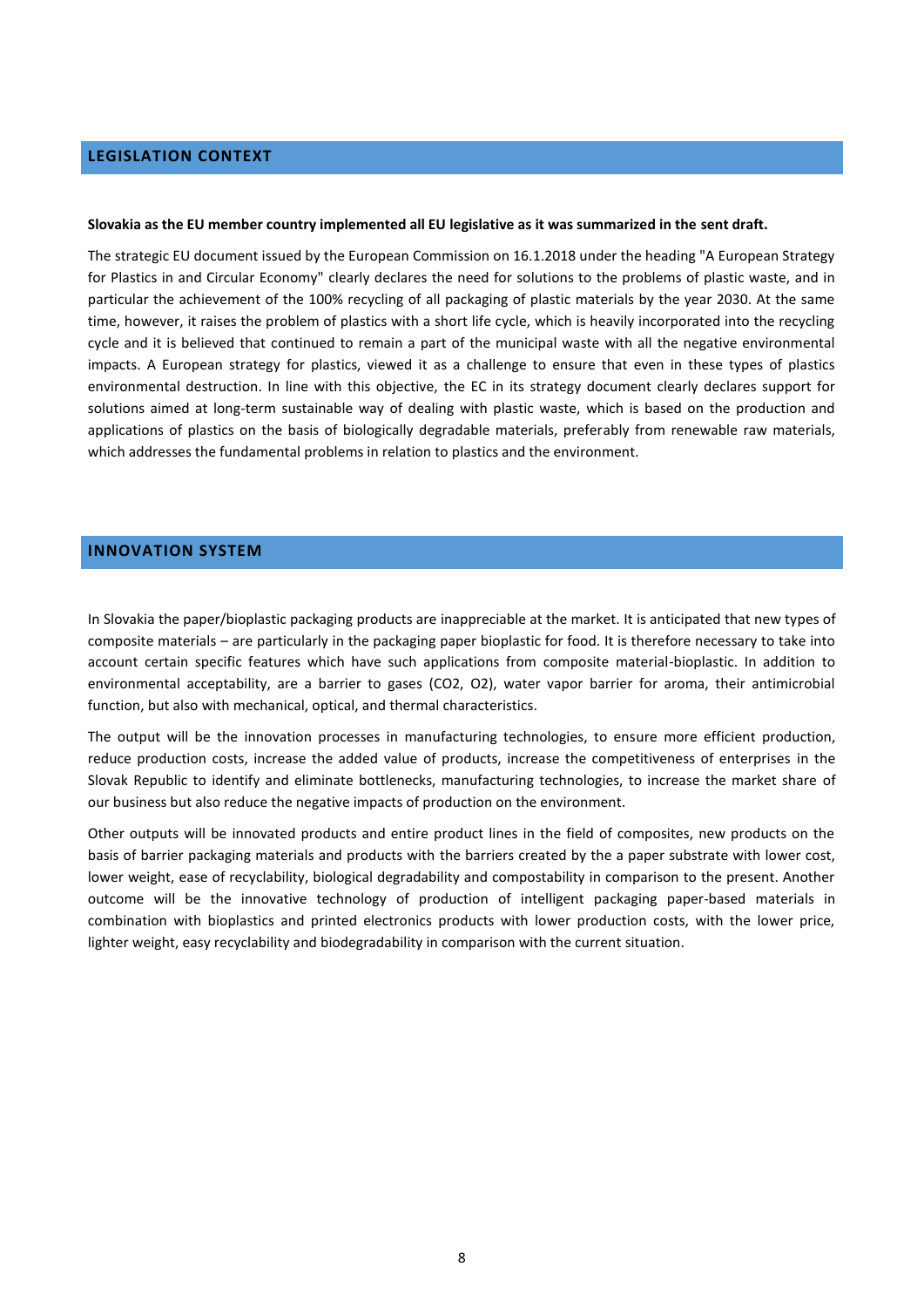# Optimizing for the Packaging Value Chain



Diagram courtesy of Innventia AB  $13$ 

# CONCLUSIONS

In Slovakia the share of bioplastics in packaging can be step by step changed mainly due to the progressive implementation of current legislation.

Production of biodegradable plastics based on renewable resources is the only prospective, clinching and environmental global solution to problems with plastic waste. Terms of bioplastics, which are built on the basis of renewable raw materials and at the same time are biodegradable.

Despite the environmental benefits (whether partial or total) bioplastics, these materials are not massively expanded in the current industrial practice. Low competitiveness in the following classes of bioplastics in comparison with conventional plastics has the following causes:

Despite the environmental benefits (whether partial or total) of bioplastics, these materials are not massively expanded in the current industrial practice. Low competitiveness in the following classes of bioplastics in comparison with conventional plastics has the following causes:

I. bioplastics have a significantly higher price than the synthetic plastics, which is given in particular their low production capacities

II. bioplastics are often worse processing but also mechanical properties when compared to synthetic plastic

III. bioplastics currently present on the market degrade only under conditions of industrial composting what creates the need for their separate collection and such plastics do not solve the problem of plastic waste with no controlled evasion into the nature

IV. bioplastics, which are not separated get into the recycling stream, deteriorate by their rheological parameters recycled synthetic plastics, making material recycling of plastic waste difficult.

To increase the potential for the application of environmentally friendly plastics is therefore necessary to:

- deal with ecological plastic materials based on biodegradable plastics from renewable resources
- to design-renewable plastics based on renewable resources, so that they can be processed on conventional processing equipment for synthetic plastics
- to solve biodegradable plastics based on renewable resources to meet basic physical-mechanical characteristics comparable with synthetic plastics